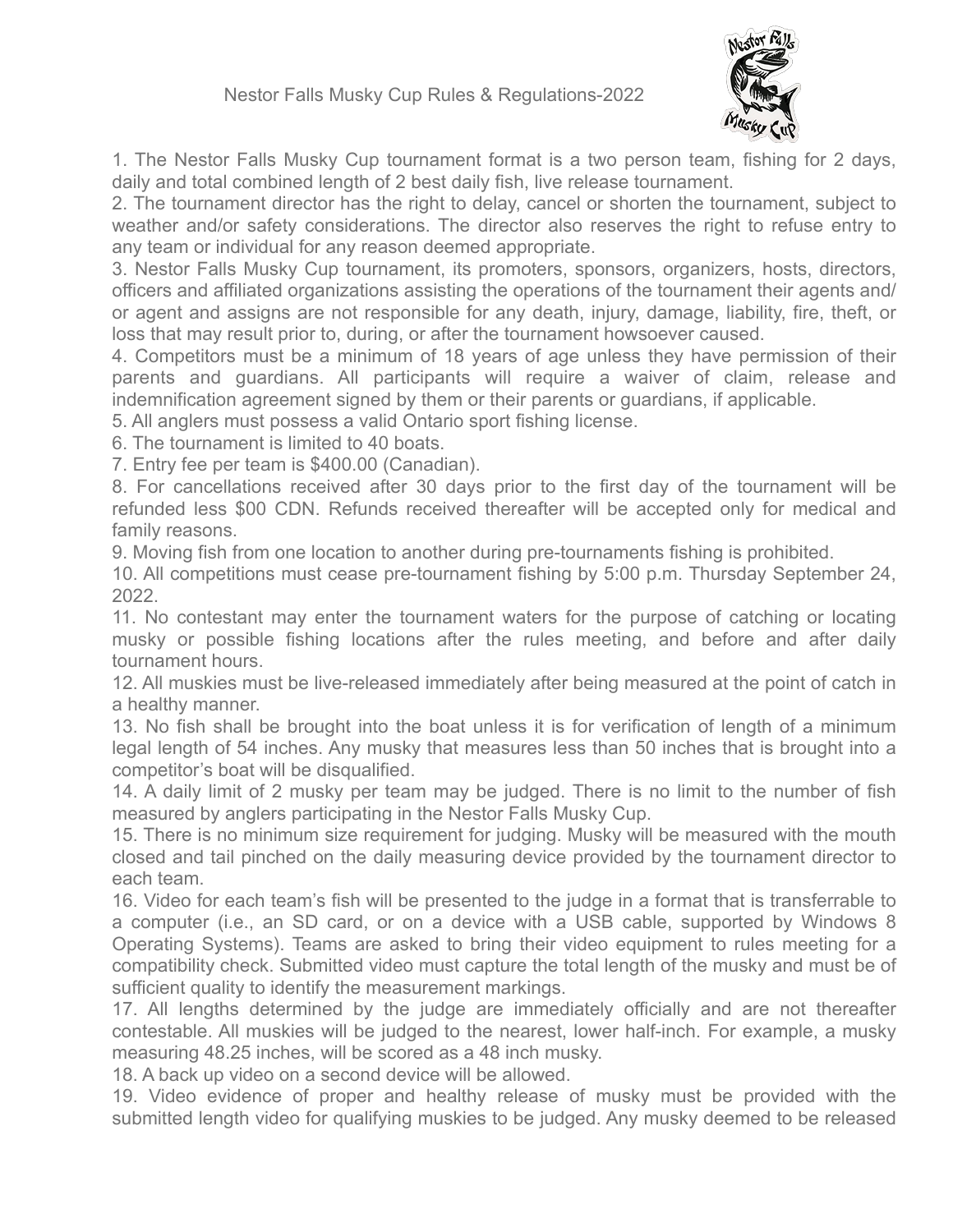in an unhealthy manner, missing release video or insufficient evidence of healthy release will have 12" deducted. There can be one continuous video of measurement and release or two separate videos.

20. The tournament director reserves the right to disallow the use of any boat, motor and/or equipment deemed unsafe, inappropriate or unsuitable.

21. All boats equipped with any emergency kill switch mechanism must have the kill switch tether securely attached to the operator whenever the boat is on plane.

22. Team number motor tags will be assigned (upon payment of entry fee) and given out at the registration. The numbers must be affixed to the left cowl of the main engine so that they are clearly and plainly visible.

23. Teams are required to have their equipment ready and on the water 30 minutes prior to the scheduled departure time of their flight. Late arrivals will be penalized and leave at the end of the next available flight.

24. Boat inspection will take place each morning commencing at 6:30 am @ Tinker's dock.

25. Teams must have all tackle boxes, hatches and live wells ready for inspection.

26. On day one, teams will be started in order of their registration. They will be called and released every 10 seconds using a signal flag and blow horn. Each team must acknowledge by waving at the official starter boat, then accelerate when waved on. Day 2 the order will remain the same.

27. Any team starting or attempting to start out of order will be held by the Official Starter until the balance of the flights has departed.

28. Starting times for each day will be 7:30 am. Return times will be 5:00 pm each day.

29. There will be a 1" penalty for each minute late up to 5 minutes. After 5 minutes, teams will be disqualified

30. All competitors must remain 50 meters from another competitor's boat.

31. Maximum courtesy must be practiced at all times, particularly with regard to boating and fishing in the vicinity of a non-competitor.

32. The use of cellular phones is prohibited for anything other than emergency situations, or to report breakdowns. Laptop computers, iPad, or other devices that may be used to alter or edit video are strictly prohibited from boats being used in competition.

33. Every competitor must wear a fully secured Coast Guard approved life jacket whenever the boat is on plane.

34. Any team charged with an offence by any law enforcement agency during the tournament fishing hours will be disqualified.

35. Special care should be taken when proceeding through Splitrock Narrows, as well as at the narrows at Turtle Lake for the safety of general boat traffic at these bottleneck points.

36. Every team, whether they have measured fish or not, must check in at the boat Check-In located at the starting location. The penalty for failing to report will be disqualified of the team. The Check-In boat will be ready for check in's at 3:00 p.m. each day. If break-downs force a team in early, they must check in at Tinker's dock or call director @ 863-243-4586

37. Committee boat(s) will call in, in certain situations, but are prohibited in towing any competitor's boat during tournament hours.

38. Teams must notify a tournament official if an emergency or breakdown has occurred.

39. Anglers may step on shore if required to aid in rectifying a mechanical problem or emergency.

40. Competitors are responsible for knowing all the Tournament Rules, as well as the current Ontario Sports Fishing Regulations and Canadian Coast Guard Regulations.